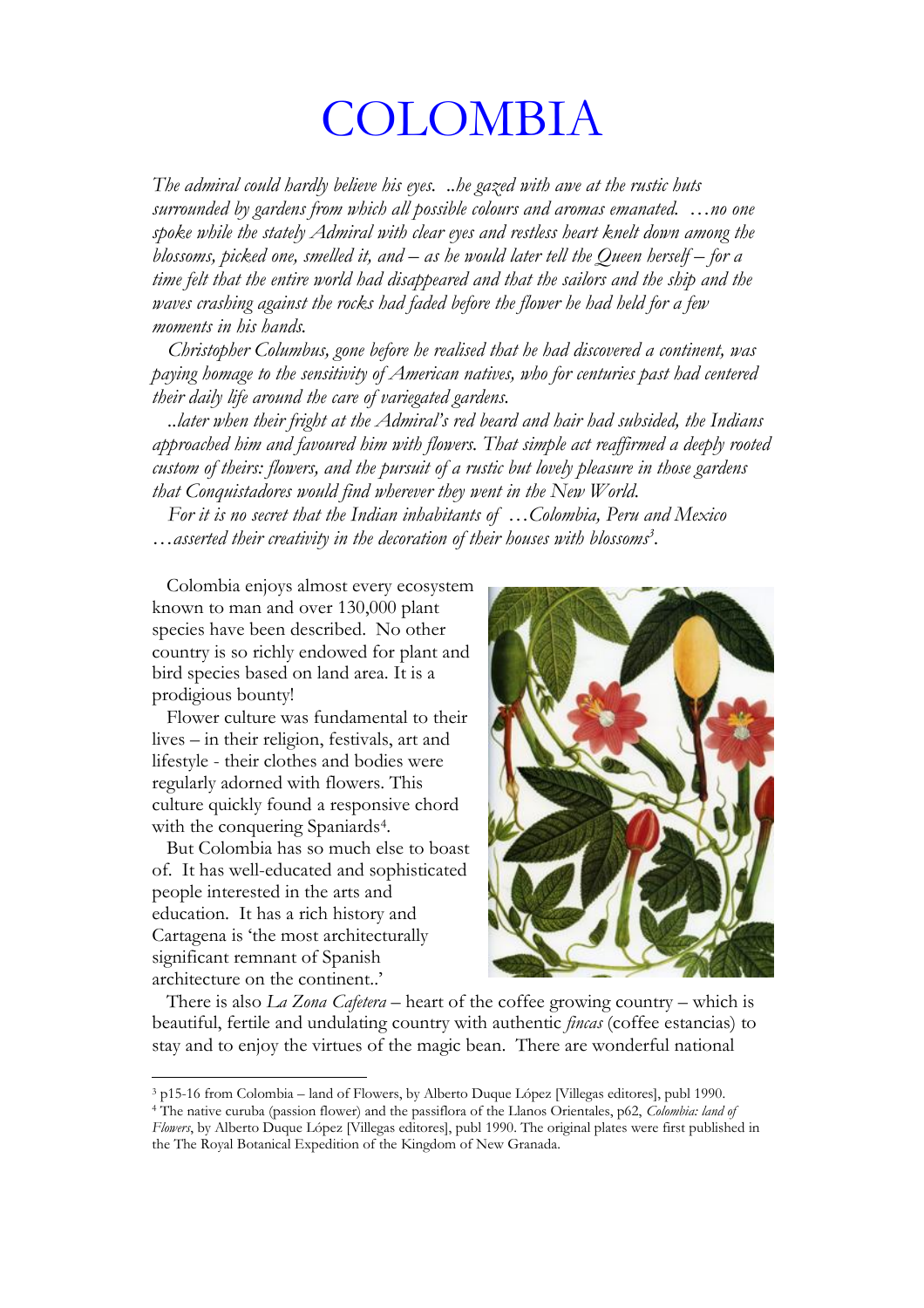

A wonderfully conserved patio garden which forms part of an old estancia in Bogota - over 300 years old, to which we have special access.

parks, fabulous beaches and some great art. On the cool temperate plateau around Bogota, the soils and climate are excellent and the rainfall regular. They can grow most anything!

 Given this background it is not surprising that Colombia has a proud network of national parks, of public parks, tree lined avenues and fine

private gardens – both city and country. The country estancias and *fincas* are rich with history, noble trees and cultural overlays.

 A romantic garden at Pereira is described, *The immense trees of tropical temperate climates, ceibas, samanes, caracolies, shelter in their endless branches hanging gardens of hallucinating beauty. Bromeliads orchids, ferns are the customary inhabitants of these epiphytic gardens5.*

Established gardens are often well grounded in European traditions but in the country they are often blessed with tropical plantings. We find sculptures and ornaments are usually classical in style, with vistas, garden bedding and patio gardens with their Spanish influences.



Candelaria, Bogota



 An imaginative restaurant in Bogota where the waiters (university students), are also actors and musicians, with bizarre costumes to entertain! And the food  $-$  is superb!

 But there are also exciting new designers and landscapes and Diana Wiesner in Bogota is an outstanding example with her social conscience driving community projects and cutting-edge designs for public buildings - including two wonderful new library complexes.

<sup>!!!!!!!!!!!!!!!!!!!!!!!!!!!!!!!!!!!!!!!!!!!!!!!!!!!!!!!!!!</sup> <sup>5</sup> Gardens of Colombia [Villegas editors].